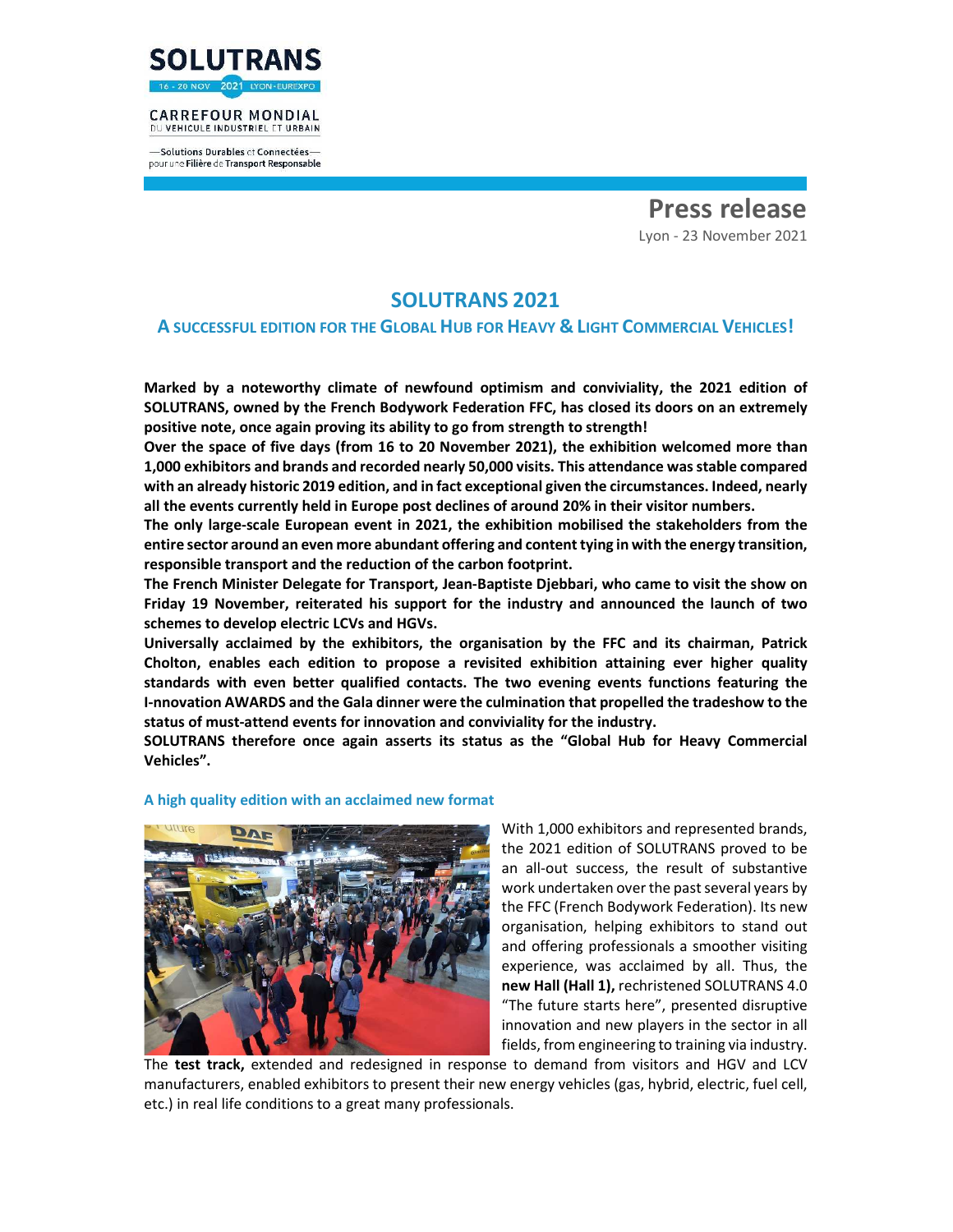Finally, the **Tyre area**, created in association with the French Association of Tyre Professionals (SPP), brought together all the players in the sector. A dedicated talks and round table programme (available in catch-up mode) offered visitors better insight into this key sector of transport. Also available in catch-up mode are the 25 programmes produced by Autoroute Info - 107.7 in the temporary radio studio on the FFC's stand over the five days.

## **An edition in line with the strategic challenges of the sector and the themes defined in association with the Ministry of Transport**

As the guiding theme of the 2021 addition, **the energy transition and the reduction of the carbon footprint** could be found in a varied range of highlights:

- The presentation of the findings of the VIsion'Air survey (conducted by Le BiPE and BDO Advisory, on behalf of the FFC), at the exhibition's opening plenary conference.
- A content-rich and comprehensive talks programme with nearly 30 talks and round tables focusing on connectivity, identification, employment, CSR commitments and cyber



security, with an opening plenary on the theme "Hydrogen, what does the future hold for the HGV sector?" organised in partnership with France Hydrogène.

To illustrate the business climate and its stature as appreciated by governmental bodies, it is also worth highlighting the announcement made at the show by Jean-Baptiste DJEBBARI, Minister Delegate for Transport. Hauliers are set to receive €65 million of additional aid as part of a call for projects for "electric heavy vehicles". This call for projects aims to increase the amount of subsidy per vehicle and finance up to 60% of the installation of charging terminals suited to the needs of hauliers. This aid will be made available at the beginning of 2022 to all the market players contributing to the deployment of electric transport and mobility, in particular logistics professionals. The conversion of combustion engine vehicles to electric vehicles (retrofit) is also eligible.

Finally, the FFC also held a large round table debate on the introduction of LEZs with industry stakeholders. Vehicle manufacturers, PSA, Greater Lyon Authority, CSIAM and hauliers were all invited to express their vision of LEZs which might respect the constraints of each of them, while also helping to reduce the carbon footprint. **This event set the tone in the run-up to the debates which will be held in the 2022 as part of the Industry Meetings (***Rencontres de la Filière***) organised by FFC.**

## **The tradeshow of innovation and excellence**

As at each edition, SOLUTRANS 2021 shone a light on the innovations in industry through the exceptional offering of its exhibitors and unique events:

- **The I-nnovation AWARDS**, organised by the FFC in a revisited format and with a new visual identity, remodelled award criteria and a broader judging panel, distinguished:
	- **Body Builders category**  Gold award winner: CVIM - Silver award winner: Forez-Bennes - Bronze award winner: Chereau - "Joseph LIBNER" special award : Le Capitaine.
	- **Equipment Suppliers category**  Gold award winner: DYN'ACCESS - Silver award winner: Allison Transmission - Bronze award winner: Sofrigam - "Joseph LIBNER" special award " : Bosch.



- Digital AWARD : "Connectivity solutions": Lamberet "Software publishing" : Ekolis Judges' special award: IDrive
- **The international awards** were announced and presented at the Gala evening: **Truck of the Year** : DAF XF/XG and XG+ ; **Truck Innovation Award** : DAF XF Hydrogen ; **International Van of The Year** : Renault Kangoo and Mercedes Benz Citan ; **International Pick up Award** : Toyota Hilux.
- The presentation of the **2020 Industry Personality of the Year Award** distinguished the chairmen of the three haulage federations FNTR, OTRE and TLF, for the initiatives conducted to support their professions at the height of the Covid crisis.